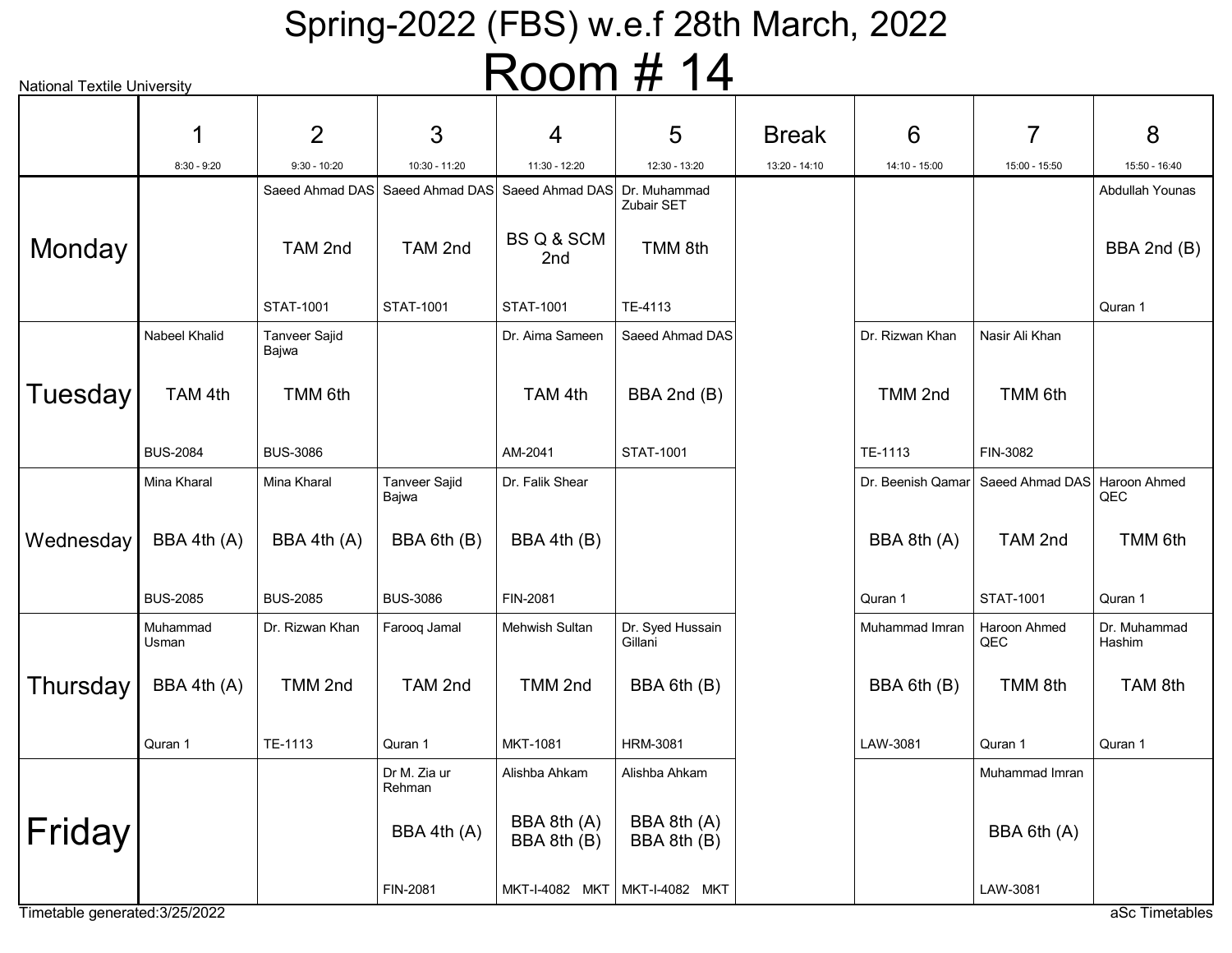| <b>National Textile University</b> |                               |                               |                               |                                   | $1$ NUUIII $\pi$ TU            |               |                                 |                        |                 |
|------------------------------------|-------------------------------|-------------------------------|-------------------------------|-----------------------------------|--------------------------------|---------------|---------------------------------|------------------------|-----------------|
|                                    |                               | $\overline{2}$                | 3                             | 4                                 | 5                              | <b>Break</b>  | 6                               | 7                      | 8               |
|                                    | $8:30 - 9:20$                 | $9:30 - 10:20$                | 10:30 - 11:20                 | 11:30 - 12:20                     | 12:30 - 13:20                  | 13:20 - 14:10 | 14:10 - 15:00                   | 15:00 - 15:50          | 15:50 - 16:40   |
|                                    | Tanveer Sajid<br>Bajwa        | <b>Tanveer Sajid</b><br>Bajwa | <b>Mehwish Sultan</b>         | Dr. Muhammad<br><b>Zubair SET</b> | Dr. Rizwan Khan                |               | Liaqat Ali                      |                        | Farooq Jamal    |
| Monday                             | BBA 6th (A)                   | BBA 6th (B)                   | TAM 6th                       | TMM 8th                           | BS Q & SCM<br>2nd              |               | BBA 8th (B)                     |                        | BBA 6th (B)     |
|                                    | <b>BUS-3086</b>               | <b>BUS-3086</b>               | AM-3044                       | TE-4113                           | TE-1113                        |               | MGT-4086                        |                        | Quran 1         |
|                                    | <b>Malik Abdul</b><br>Qayyum  | Dr. Muhammad<br>Hashim        | Dr. Muhammad<br>Hashim        | Ayesha Khan<br>(Visiting)         | Dr. Muhammad<br>Zubair SET     |               | Dr. Beenish Qamar   Liagat Ali  |                        | Nasir Ali Khan  |
| Tuesday                            | TMM 6th                       | BBA 8th (A)<br>BBA 8th (B)    | BBA 8th (A)<br>BBA 8th (B)    | BBA 4th (B)                       | TMM 8th                        |               | BBA 8th (A)<br>BBA 8th (B)      | BBA 8th (A)            | TMM 6th         |
|                                    | <b>HRM-3081</b>               | <b>MKT-II-4085 MKT</b>        | MKT-II-4085 MKT   BUS-2085    |                                   | TE-4113                        |               | HRM-I-4081 HRM   MGT-4086       |                        | FIN-3082        |
|                                    | Dr. Syed Hussain<br>Gillani   | Abdullah Younas               | Dr. Muhammad<br>Hashim        | Dr M. Zia ur<br>Rehman            | Nasir Ali Khan                 |               | Dr M. Zia ur<br>Rehman          | Dr M. Zia ur<br>Rehman |                 |
| Wednesday                          | BBA 6th (B)                   | TMM 2nd                       | BBA 8th (A)/<br>BBA 8th (B)   | BBA 8th (A)/<br>BBA 8th (B)       | BBA 6th (A)                    |               | BBA 4th (A)                     | BBA 4th (A)            |                 |
|                                    | <b>HRM-3081</b>               | HU-1092                       | MKT-II-4085 MKT   FIN-I-4089  |                                   | $FIN$ FIN-3082                 |               | FIN-2081                        | FIN-2081               |                 |
|                                    | Dr Fayyaz Ahmed<br><b>DAS</b> | Nasir Ali Khan                | Dr. Falik Shear               | Abdullah Younas                   | Kiran Shahzadi                 |               | Dr. Salman Arif<br>Cheema (DAS) |                        | Abdullah Younas |
| Thursday                           | TAM 2nd                       | BBA 6th (B)                   | BBA 4th (B)                   | BBA 2nd (A)                       | BBA 4th (A)                    |               | TMM 2nd                         |                        | BBA 2nd (B)     |
|                                    | MA-1003                       | FIN-3082                      | FIN-2081                      | HU-1092                           | MKT-2083                       |               | <b>STAT-1001</b>                |                        | HU-1092         |
|                                    | Tanveer Sajid<br>Bajwa        | Tanveer Sajid<br>Bajwa        | Dr Hamayoun<br>Shahid DAS     | Dr M. Zia ur<br>Rehman            | Dr M. Zia ur<br>Rehman         |               | Muhammad Imran                  |                        |                 |
| ∣Friday                            | BBA 6th (A)                   | BBA 6th (B)                   | BS Q & SCM<br>2 <sub>nd</sub> | BBA 8th (A)<br>BBA 8th (B)        | BBA 8th (A)<br>BBA 8th (B)     |               | BS Q & SCM<br>2nd               |                        |                 |
|                                    | <b>BUS-3086</b>               | <b>BUS-3086</b>               | MA-1003                       | FIN-I-4089                        | FIN   FIN-I-4089<br><b>FIN</b> |               | HU-1092                         |                        |                 |
| Timetable generated: 3/25/2022     |                               |                               |                               |                                   |                                |               |                                 |                        | aSc Timetables  |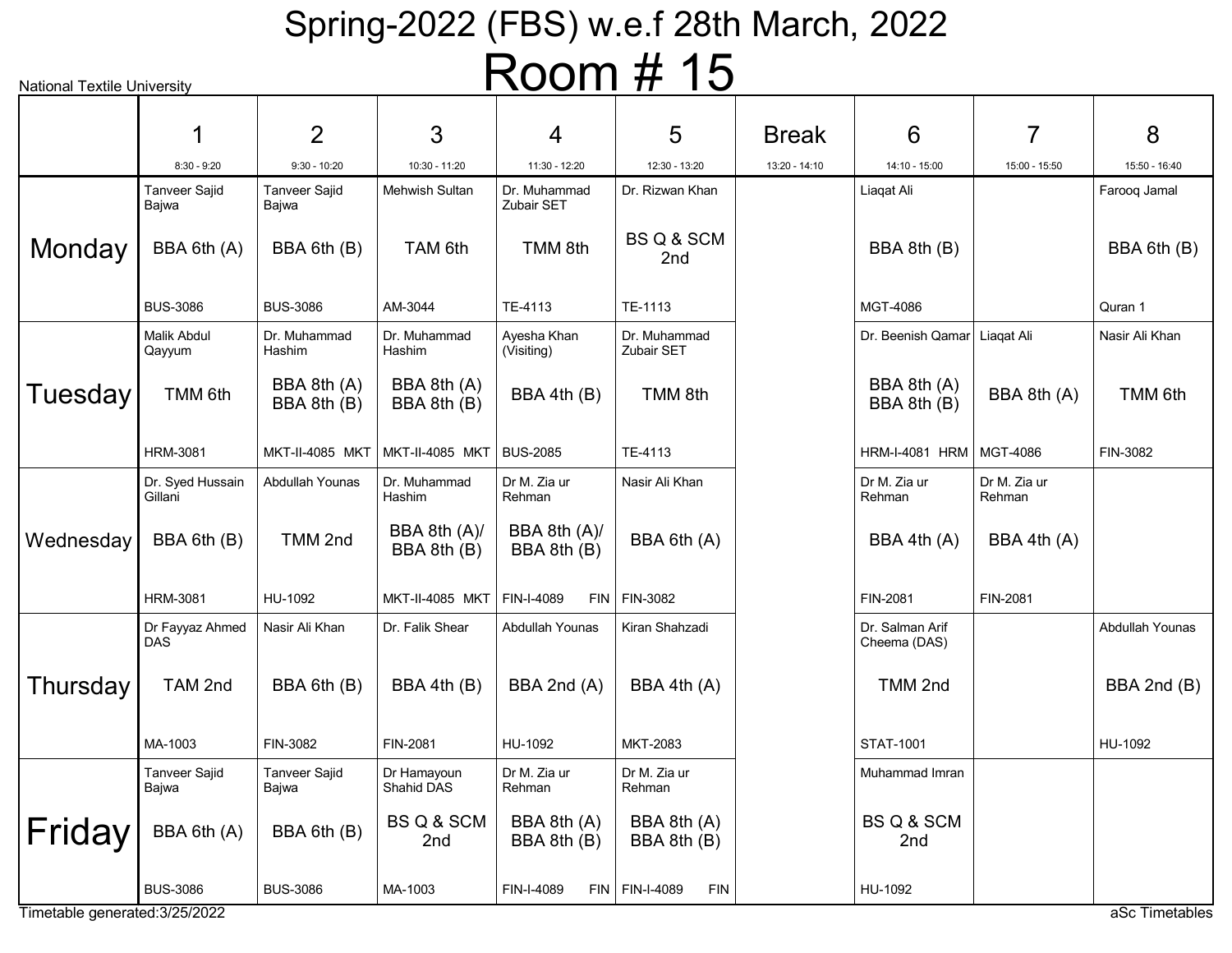| <b>National Textile University</b> |                         |                         |                                | $1$ $\sqrt{0}$ $\sqrt{11}$ | I U                             |               |                              |                            |                                |
|------------------------------------|-------------------------|-------------------------|--------------------------------|----------------------------|---------------------------------|---------------|------------------------------|----------------------------|--------------------------------|
|                                    |                         | $\overline{2}$          | 3                              | 4                          | 5                               | <b>Break</b>  | 6                            | 7                          | 8                              |
|                                    | $8:30 - 9:20$           | $9:30 - 10:20$          | 10:30 - 11:20                  | 11:30 - 12:20              | 12:30 - 13:20                   | 13:20 - 14:10 | 14:10 - 15:00                | 15:00 - 15:50              | 15:50 - 16:40                  |
|                                    | Muhammad                |                         | Rohail Jibran                  | Dr. Fatima Iftikhar        | Saeed Ahmad DAS                 |               | Mehwish Sultan               | Dr. Falik Shear            | Dr. Falik Shear                |
| Monday                             | Usman<br>TMM 4th        |                         | BS Q & SCM<br>2nd              | TAM 8th                    | BBA 2nd (B)                     |               | TAM 2nd                      | BBA 8th (A)<br>BBA 8th (B) | BBA 8th (A)<br>BBA 8th (B)     |
|                                    | <b>ECON-2082</b>        |                         | MKT-1081                       | AM-4042                    | STAT-1001                       |               | <b>MKT-1081</b>              | FIN-I-4087                 | $FIN$ FIN-I-4087<br><b>FIN</b> |
|                                    | Dr. M. Shahzad<br>lqbal | Dr. M. Shahzad<br>lqbal | Kiran Shahzadi                 | Liaqat Ali                 | Liaqat Ali                      |               | Adeela Manzoor<br>(Visiting) | Dr. M.<br>Ahmad-ur-Rehman  | Dr. Syed Hussain<br>Gillani    |
| Tuesday                            | BBA 4th (B)             | BBA 4th (B)             | BBA 4th (B)                    | BBA 8th (B)                | BBA 8th (B)                     |               | TAM 4th                      | BBA 8th (B)                | BBA 8th (B)                    |
|                                    | <b>ECON-2082</b>        | <b>ECON-2082</b>        | MKT-2083                       | MGT-4086                   | MGT-4086                        |               | SS-2092                      | MKT-4084                   | Quran 1                        |
|                                    | Abdullah Younas         | Muhammad<br>Usman       | Saeed Ahmad DAS Mehwish Sultan |                            | Dr. Yasir Nadeem<br>Anjum (DAS) |               | Abdullah Younas              | Dr. Falik Shear            | Dr. Falik Shear                |
| Wednesday                          | BBA 2nd (B)             | BBA 6th (B)             | BBA 2nd (B)                    | TAM 6th                    | BBA 2nd (A)                     |               | TAM 2nd                      | BBA 4th (B)                | BBA 8th (A)<br>BBA 8th (B)     |
|                                    | HU-1092                 | <b>ECON-3083</b>        | STAT-1001                      | AM-3044                    | MA-1003                         |               | HU-1092                      | FIN-2081                   | FIN-I-4087<br>FIN              |
|                                    | Abdullah Younas         | Mina Kharal             | Abdullah Younas                | Nabeel Khalid              | Nabeel Khalid                   |               | Adeela Manzoor<br>(Visiting) | Kiran Shahzadi             | Adeela Manzoor<br>(Visiting)   |
| Thursday                           | TMM 2nd                 | TAM 4th                 | BBA 2nd (B)                    | TMM 4th                    | BBA 4th (B)                     |               | BBA 4th (B)                  | BBA 4th (B)                | BBA 4th (B)                    |
|                                    | HU-1092                 | FIN-2081                | HU-1092                        | <b>BUS-2084</b>            | <b>BUS-2084</b>                 |               | SS-2092                      | MKT-2083                   | SS-2092                        |
|                                    | Uzair Hussain SET       |                         | Alishba Ahkam                  |                            | Muhammad Imran                  |               |                              |                            |                                |
| Friday                             | TMM 6th                 |                         | BBA 2nd (A)                    |                            | BBA 6th (B)                     |               |                              |                            |                                |
| Timetable generated: 3/25/2022     | TE-2111                 |                         | MKT-1081                       |                            | LAW-3081                        |               |                              |                            | aSc Timetables                 |
|                                    |                         |                         |                                |                            |                                 |               |                              |                            |                                |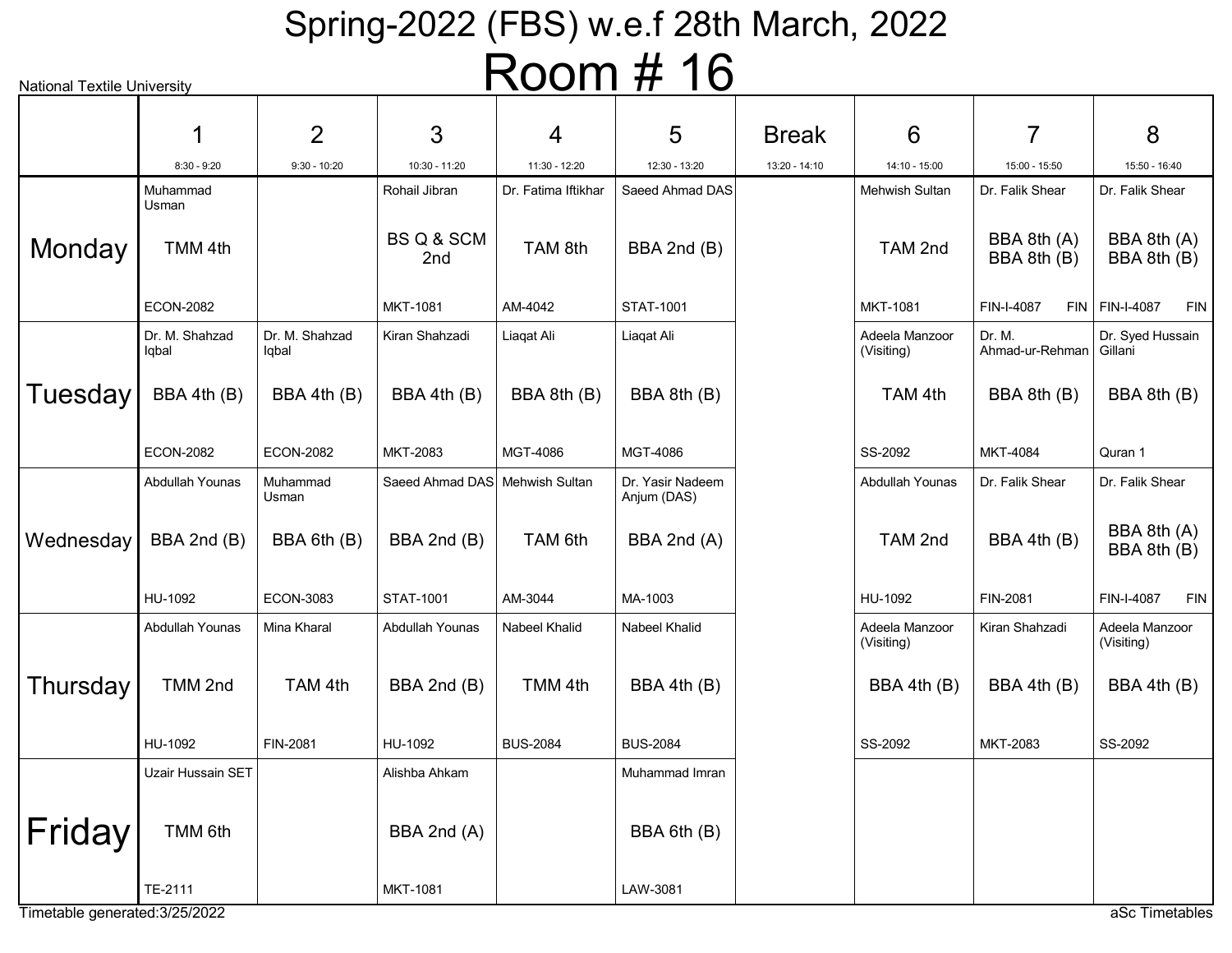| <b>National Textile University</b> |                              |                                 |                                 | $\sqrt{2}$                   |                              |               |                                 |                              |                              |
|------------------------------------|------------------------------|---------------------------------|---------------------------------|------------------------------|------------------------------|---------------|---------------------------------|------------------------------|------------------------------|
|                                    |                              |                                 |                                 |                              |                              |               |                                 |                              |                              |
|                                    |                              | 2                               | 3                               | 4                            | 5                            | <b>Break</b>  | 6                               | 7                            | 8                            |
|                                    | $8:30 - 9:20$                | $9:30 - 10:20$                  | 10:30 - 11:20                   | 11:30 - 12:20                | 12:30 - 13:20                | 13:20 - 14:10 | 14:10 - 15:00                   | 15:00 - 15:50                | 15:50 - 16:40                |
|                                    |                              | Mina Kharal                     |                                 | Muhammad<br>Usman            | Mina Kharal                  |               |                                 | Nasir Ali Khan               | Nasir Ali Khan               |
| Monday                             |                              | TMM 4th                         |                                 | BBA 6th (A)                  | TAM 4th                      |               |                                 | TAM 6th                      | TAM 6th                      |
|                                    |                              | FIN-2081                        |                                 | <b>ECON-3083</b>             | FIN-2081                     |               |                                 | FIN-3082                     | FIN-3082                     |
|                                    | Abdullah Younas              | Dr. Yasir Nadeem<br>Anjum (DAS) | Dr. Yasir Nadeem<br>Anjum (DAS) | Adeela Manzoor<br>(Visiting) | Adeela Manzoor<br>(Visiting) |               | Alishba Ahkam                   | Alishba Ahkam                | Liagat Ali                   |
| Tuesday                            | BBA 2nd (A)                  | TMM 2nd                         | BBA 2nd (A)                     | TMM 4th                      | TMM 4th                      |               | TMM 8th                         | TMM 8th                      | TMM <sub>8th</sub>           |
|                                    | Quran 1                      | MA-1003                         | MA-1003                         | SS-2092                      | SS-2092                      |               | <b>BUS-4087</b>                 | <b>BUS-4087</b>              | MGT-4086                     |
|                                    | Dr. Sajjad Ahmad<br>Baig     | Nabeel Khalid                   | Muhammad<br>Usman               | Dr. Muhammad<br>Hashim       | Dr. Muhammad<br>Hashim       |               | Dr. Salman Arif<br>Cheema (DAS) | M. Saleem Rana<br>(Visiting) | M. Saleem Rana<br>(Visiting) |
| Wednesday                          | TMM 4th                      | TMM 4th                         | TMM 4th                         | BBA 2nd (B)                  | BBA 2nd (B)                  |               | TMM 2nd                         | BBA 2nd (A)                  | BBA 2nd (A)                  |
|                                    | <b>BUS-2085</b>              | <b>BUS-2084</b>                 | <b>ECON-2082</b>                | <b>MKT-1081</b>              | MKT-1081                     |               | <b>STAT-1001</b>                | <b>ENG-1094</b>              | <b>ENG-1094</b>              |
|                                    | Dr. M. Shahzad<br>lqbal      | Saeed Ahmad DAS Dr. Aima Sameen |                                 | Mina Kharal                  | Nasir Ali Khan               |               | Dr. M.<br>Ahmad-ur-Rehman       | Muhammad Imran               |                              |
| Thursday                           | BBA 4th (B)                  | BBA 2nd (A)                     | TMM 6th                         | BBA 4th (A)                  | BBA 6th (A)                  |               | TMM 8th                         | BBA 6th (A)                  |                              |
|                                    | <b>ECON-2082</b>             | STAT-1001                       | TE-2112                         | <b>BUS-2085</b>              | FIN-3082                     |               | <b>MKT-4084</b>                 | LAW-3081                     |                              |
|                                    | Adeela Manzoor<br>(Visiting) | Adeela Manzoor<br>(Visiting)    | Adeela Manzoor<br>(Visiting)    | Adeela Manzoor<br>(Visiting) |                              |               |                                 |                              |                              |
| Friday                             | BBA 4th (A)                  | BBA 4th (A)                     | TAM 4th                         | BBA 4th (B)                  |                              |               |                                 |                              |                              |
|                                    | SS-2092                      | SS-2092                         | SS-2092                         | SS-2092                      |                              |               |                                 |                              |                              |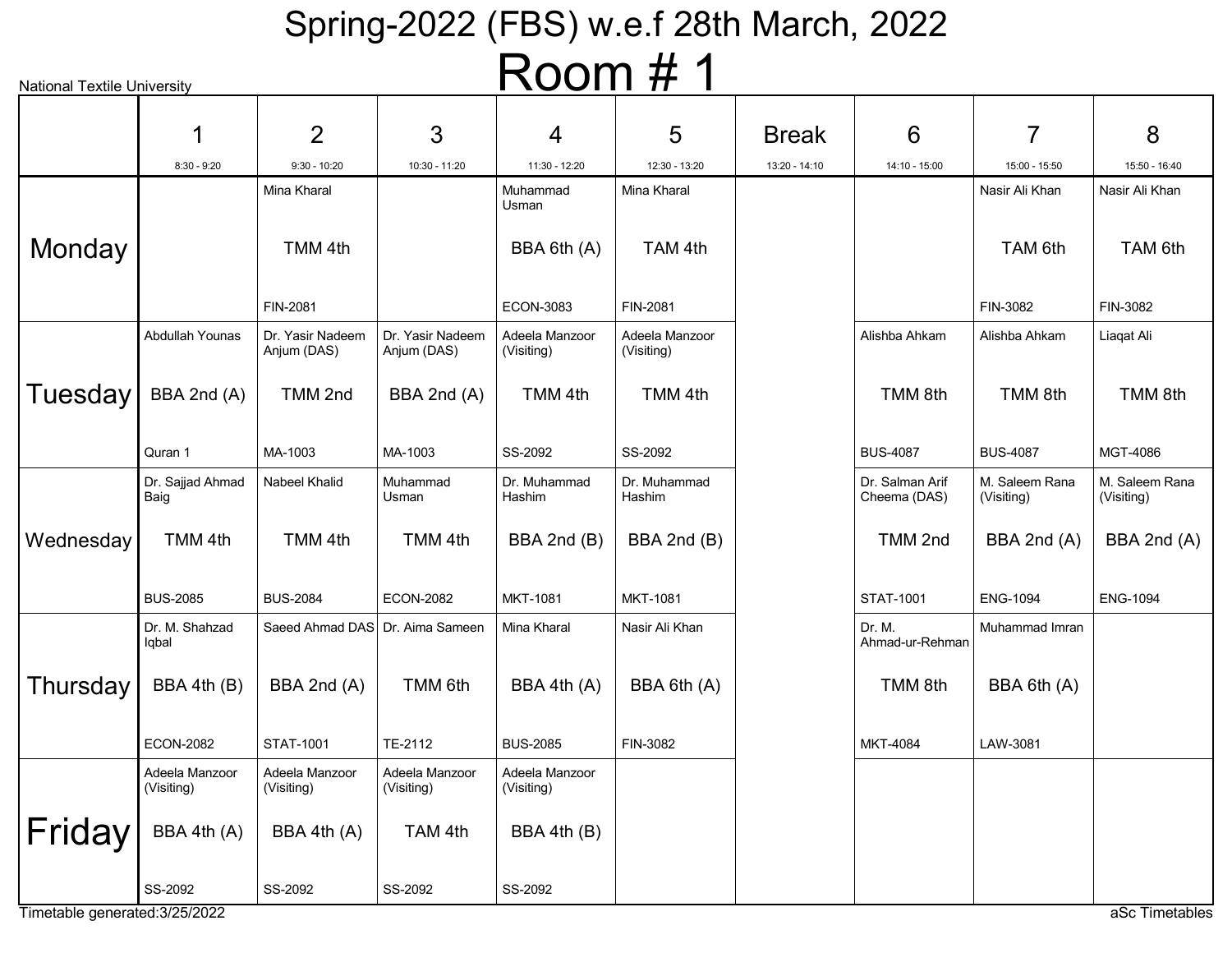| <b>National Textile University</b> |                        |                               |                              |                       | $\sqrt{2}$                      |               |                   |                                                |                  |
|------------------------------------|------------------------|-------------------------------|------------------------------|-----------------------|---------------------------------|---------------|-------------------|------------------------------------------------|------------------|
|                                    | 1                      | 2                             | 3                            | 4                     | 5                               | <b>Break</b>  | 6                 | 7                                              | 8                |
|                                    | $8:30 - 9:20$          | $9:30 - 10:20$                | 10:30 - 11:20                | 11:30 - 12:20         | 12:30 - 13:20                   | 13:20 - 14:10 | 14:10 - 15:00     | 15:00 - 15:50                                  | 15:50 - 16:40    |
|                                    | Nabeel Khalid          | Nabeel Khalid                 | <b>Malik Abdul</b><br>Qayyum | Malik Abdul<br>Qayyum | Muhammad<br>Usman               |               | Muhammad<br>Usman |                                                |                  |
| Monday                             | TAM 4th                | TAM 4th                       | TMM 6th                      | TMM 6th               | BBA 6th (B)                     |               | BBA 6th (B)       |                                                |                  |
|                                    | <b>BUS-2084</b>        | <b>BUS-2084</b>               | <b>HRM-3081</b>              | <b>HRM-3081</b>       | <b>ECON-3083</b>                |               | <b>ECON-3083</b>  |                                                |                  |
|                                    |                        | Muhammad<br>Usman             | Dr. M.<br>Ahmad-ur-Rehman    | Abdullah Younas       | Dr. Yasir Nadeem<br>Anjum (DAS) |               |                   | Saeed Ahmad DAS Saeed Ahmad DAS Dr. M. Shahzad | Iqbal            |
| <b>Tuesday</b>                     |                        | TMM 4th                       | TMM 8th                      | TMM 2nd               | TMM 2nd                         |               | BBA 2nd (A)       | BS Q & SCM<br>2nd                              | TMM 4th          |
|                                    |                        | <b>ECON-2082</b>              | MKT-4084                     | HU-1092               | MA-1003                         |               | <b>STAT-1001</b>  | <b>STAT-1001</b>                               | Quran 1          |
|                                    | Nazish Imtiaz          | Nazish Imtiaz                 | Liaqat Ali                   | Liaqat Ali            | Dr. M.<br>Ahmad-ur-Rehman       |               | Dr Sara Shafaqat  | Dr Sara Shafaqat                               | Dr Sara Shafaqat |
| Wednesday                          | TAM 8th                | TAM 8th                       | TAM 8th                      | TAM 8th               | BBA 8th (A)                     |               | TAM 8th           | TAM 8th                                        | TAM 8th          |
|                                    | MGT-4085               | MGT-4085                      | MGT-4086                     | MGT-4086              | MKT-4084                        |               | <b>BUS-4087</b>   | <b>BUS-4087</b>                                | <b>BUS-4087</b>  |
|                                    | Tanveer Sajid<br>Bajwa | <b>Tanveer Sajid</b><br>Bajwa | Liaqat Ali                   | Liaqat Ali            | Adeela Manzoor<br>(Visiting)    |               | Dr. Aima Sameen   | Dr. Aima Sameen                                |                  |
| Thursday                           | TMM 6th                | TMM 6th                       | TMM 8th                      | TMM 8th               | TAM 4th                         |               | TAM 4th           | TAM 4th                                        |                  |
|                                    | <b>BUS-3086</b>        | <b>BUS-3086</b>               | MGT-4086                     | MGT-4086              | SS-2092                         |               | AM-2041           | AM-2041                                        |                  |
|                                    |                        | Malik Abdul<br>Qayyum         | Malik Abdul<br>Qayyum        |                       |                                 |               |                   |                                                |                  |
| Friday                             |                        | BBA 6th (A)                   | BBA 6th (A)                  |                       |                                 |               |                   |                                                |                  |
|                                    |                        | <b>HRM-3081</b>               | <b>HRM-3081</b>              |                       |                                 |               |                   |                                                |                  |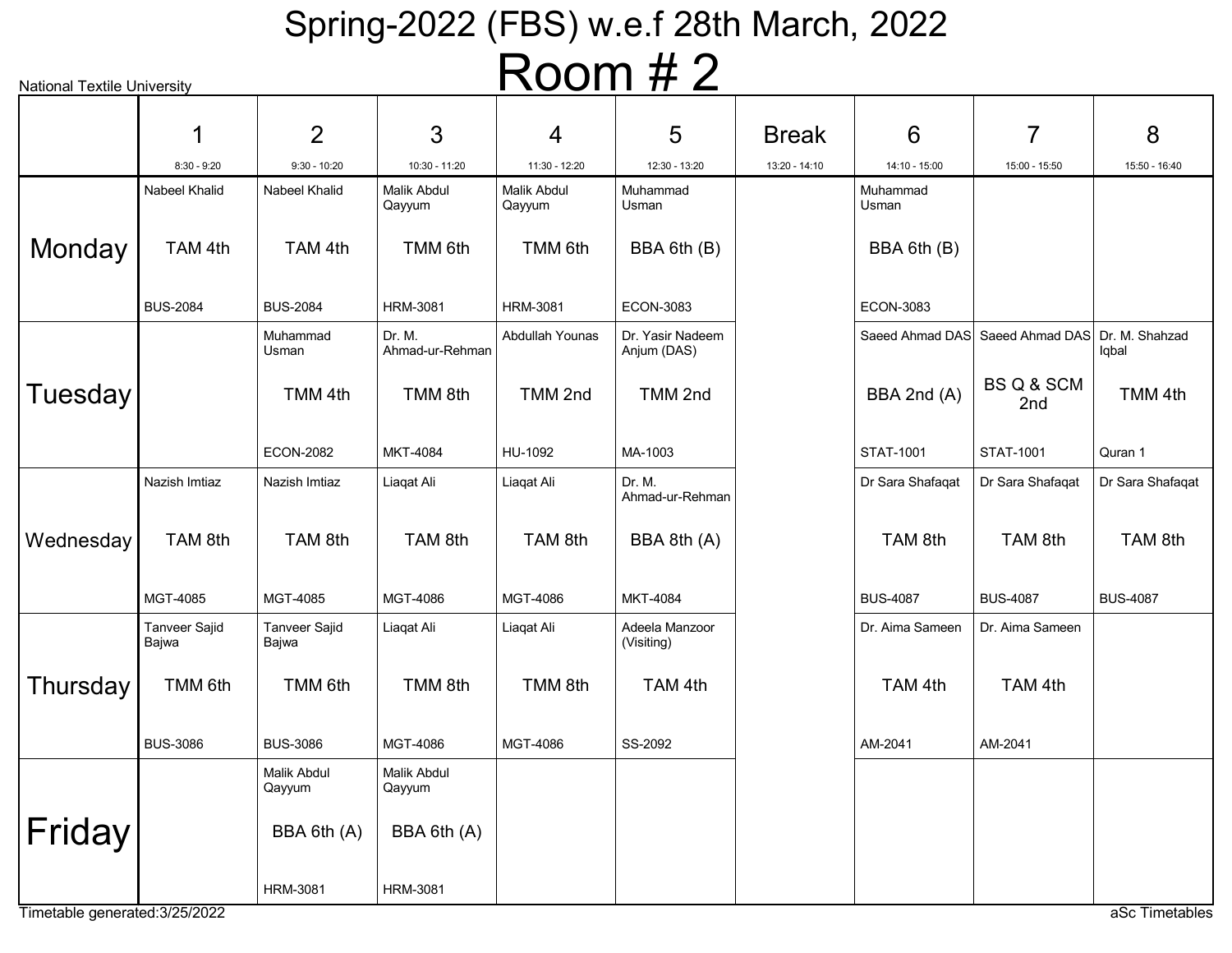|                     | <b>National Textile University</b> |                               |                                 |                         | $1$ וועט זו       |               |                           |                              |                 |
|---------------------|------------------------------------|-------------------------------|---------------------------------|-------------------------|-------------------|---------------|---------------------------|------------------------------|-----------------|
|                     | 1                                  | $\overline{2}$                | 3                               | 4                       | 5                 | <b>Break</b>  | 6                         | 7                            | 8               |
|                     | $8:30 - 9:20$                      | $9:30 - 10:20$                | 10:30 - 11:20                   | 11:30 - 12:20           | 12:30 - 13:20     | 13:20 - 14:10 | 14:10 - 15:00             | 15:00 - 15:50                | 15:50 - 16:40   |
|                     |                                    | <b>Mehwish Sultan</b>         | Muhammad<br>Usman               | Liaqat Ali              | Liaqat Ali        |               | Dr Hamayoun<br>Shahid DAS | Dr Hamayoun<br>Shahid DAS    | Dr. Aima Sameen |
| Monday              |                                    | TMM 2nd                       | BBA 6th (A)                     | BBA 8th (A)             | BBA 8th (A)       |               | BS Q & SCM<br>2nd         | <b>BS Q &amp; SCM</b><br>2nd | TMM 6th         |
|                     |                                    | <b>MKT-1081</b>               | <b>ECON-3083</b>                | MGT-4086                | MGT-4086          |               | MA-1003                   | MA-1003                      | TE-2112         |
|                     |                                    | Alishba Ahkam                 |                                 |                         | Muhammad<br>Usman |               | Muhammad<br>Usman         | Dr. M. Shahzad<br>lqbal      |                 |
| Tuesday             |                                    | BBA 2nd (A)                   |                                 |                         | BBA 4th (A)       |               | BBA 4th (A)               | TAM 4th                      |                 |
|                     |                                    | MKT-1081                      |                                 |                         | <b>ECON-2082</b>  |               | <b>ECON-2082</b>          | <b>ECON-2082</b>             |                 |
|                     | Nasir Ali Khan                     | <b>Tanveer Sajid</b><br>Bajwa | Dr. Yasir Nadeem<br>Anjum (DAS) | Muhammad<br>Usman       | Dr Aqsa Imran     |               | Dr. Sajjad Ahmad<br>Baig  | Dr. Sajjad Ahmad<br>Baig     |                 |
| Wednesday           | TAM 6th                            | BBA 6th (A)                   | TMM 2nd                         | BBA 6th (A)             | TAM 6th           |               | TAM 4th                   | TAM 4th                      |                 |
|                     | FIN-3082                           | <b>BUS-3086</b>               | MA-1003                         | ECON-3083               | AM-3047           |               | <b>BUS-2085</b>           | <b>BUS-2085</b>              |                 |
|                     | Dr. Sajjad Ahmad<br>Baig           | Dr. M.<br>Ahmad-ur-Rehman     | Dr. M. Shahzad<br>  Iqbal       | Dr. M. Shahzad<br>Iqbal | Liaqat Ali        |               | Nabeel Khalid             | Nabeel Khalid                |                 |
| Thursday            | TAM 4th                            | TMM 8th                       | TAM 4th                         | TAM 4th                 | TAM 8th           |               | BBA 4th (A)               | BBA 4th (A)                  |                 |
|                     | <b>BUS-2085</b>                    | <b>MKT-4084</b>               | <b>ECON-2082</b>                | <b>ECON-2082</b>        | MGT-4086          |               | <b>BUS-2084</b>           | <b>BUS-2084</b>              |                 |
|                     |                                    | Abdullah Younas               |                                 |                         |                   |               |                           |                              |                 |
| Friday <sup>®</sup> |                                    | BBA 2nd (A)                   |                                 |                         |                   |               |                           |                              |                 |
|                     |                                    | HU-1092                       |                                 |                         |                   |               |                           |                              |                 |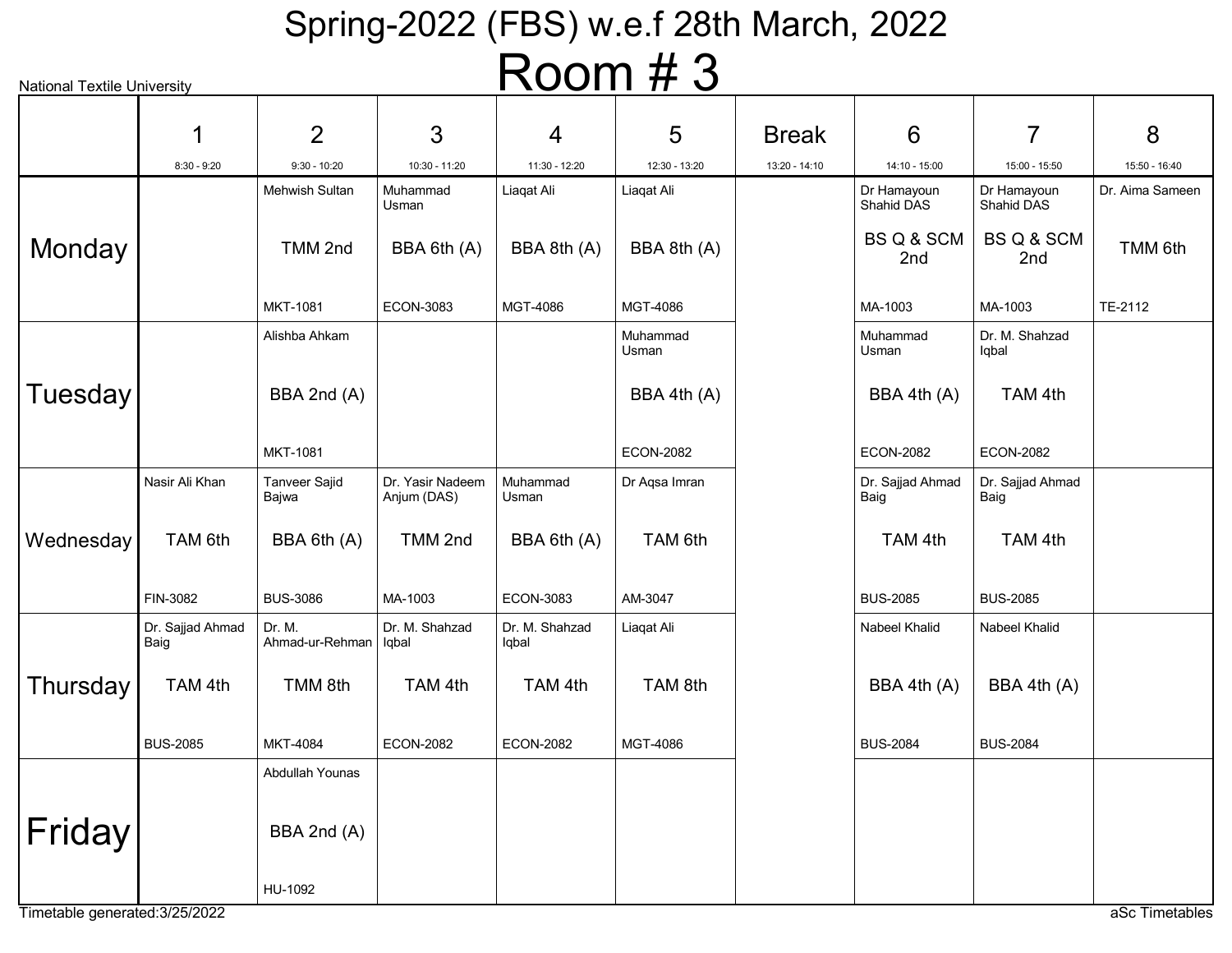# Spring-2022 (FBS) w.e.f 28th March, 2022 FMS Computer LAB

| <b>National Textile University</b> |                      |                                 |                                 | <u>ivio computer</u>            |                         | LND           |                        |                        |                           |
|------------------------------------|----------------------|---------------------------------|---------------------------------|---------------------------------|-------------------------|---------------|------------------------|------------------------|---------------------------|
|                                    | 1                    | 2                               | 3                               | 4                               | 5                       | <b>Break</b>  | 6                      | 7                      | 8                         |
|                                    | $8:30 - 9:20$        | $9:30 - 10:20$                  | 10:30 - 11:20                   | 11:30 - 12:20                   | 12:30 - 13:20           | 13:20 - 14:10 | 14:10 - 15:00          | 15:00 - 15:50          | 15:50 - 16:40             |
|                                    |                      | <b>BUS-4088</b>                 | <b>BUS-4088</b>                 | <b>BUS-4088</b>                 | Dr Aqsa Imran           |               | Dr Aqsa Imran          |                        | <b>BUS-4088</b>           |
| Monday                             |                      | <b>BBA</b><br>8th(B)            | <b>BBA</b><br>8th(A)            | <b>BBA</b><br>8th(B)            | TAM 6th                 |               | TAM 6th                |                        | <b>TMM</b><br>8th         |
|                                    |                      |                                 |                                 |                                 | AM-3047                 |               | AM-3047                |                        |                           |
|                                    | <b>BUS-4088</b>      |                                 | Mehwish Sultan                  | Rohail Jibran                   | Rohail Jibran           |               |                        | Dr. Aima Sameen        | Dr. Aima Sameen           |
| Tuesday                            | <b>BBA</b><br>8th(A) |                                 | TMM 2nd                         | BS Q & SCM<br>2nd               | BS Q & SCM<br>2nd       |               |                        | BBA 2nd (B)            | BBA 2nd (B)               |
|                                    |                      |                                 | MKT-1081                        | <b>MKT-1081</b>                 | <b>MKT-1081</b>         |               |                        | TE-1113                | TE-1113                   |
|                                    | <b>BUS-4088</b>      | Dr. Yasir Nadeem<br>Anjum (DAS) | Alishba Ahkam                   | Saeed Ahmad DAS Dr. Rizwan Khan |                         |               |                        | Mehwish Sultan         | Dr. M.<br>Ahmad-ur-Rehman |
| Wednesday                          | <b>BBA</b><br>8th(B) | BBA 2nd (B)                     | BBA 2nd (A)                     | BS Q & SCM<br>2nd               | TMM 2nd                 |               |                        | BBA 6th (A)            | TAM 4th                   |
|                                    |                      | MA-1003                         | <b>MKT-1081</b>                 | <b>STAT-1001</b>                | TE-1113                 |               |                        | Quran 1                | Quran 1                   |
|                                    |                      | Dr. Yasir Nadeem<br>Anjum (DAS) | Dr. Yasir Nadeem<br>Anjum (DAS) | Dr. Muhammad<br>Hashim          | Dr. M. Shahzad<br>lqbal |               | Dr Mumtaz Ali<br>(SET) | Dr Mumtaz Ali<br>(SET) | <b>BUS-4088</b>           |
| Thursday                           |                      | BBA 2nd (B)                     | BBA 2nd (A)                     | BBA 2nd (B)                     | BS Q & SCM<br>2nd       |               | BBA 2nd (A)            | BBA 2nd (A)            | TMM<br>8th                |
|                                    |                      | MA-1003                         | MA-1003                         | <b>MKT-1081</b>                 | Quran 1                 |               | TE-1113                | TE-1113                |                           |
|                                    |                      | <b>BUS-4088</b>                 |                                 | Dr Mumtaz Ali<br>(SET)          | <b>BUS-4088</b>         |               |                        |                        |                           |
| Friday                             |                      | <b>BBA</b><br>8th(A)            |                                 | BBA 2nd (A)                     | <b>TMM</b><br>8th       |               |                        |                        |                           |
| Timetable generated: 3/25/2022     |                      |                                 |                                 | TE-1113                         |                         |               |                        |                        | aSc Timetables            |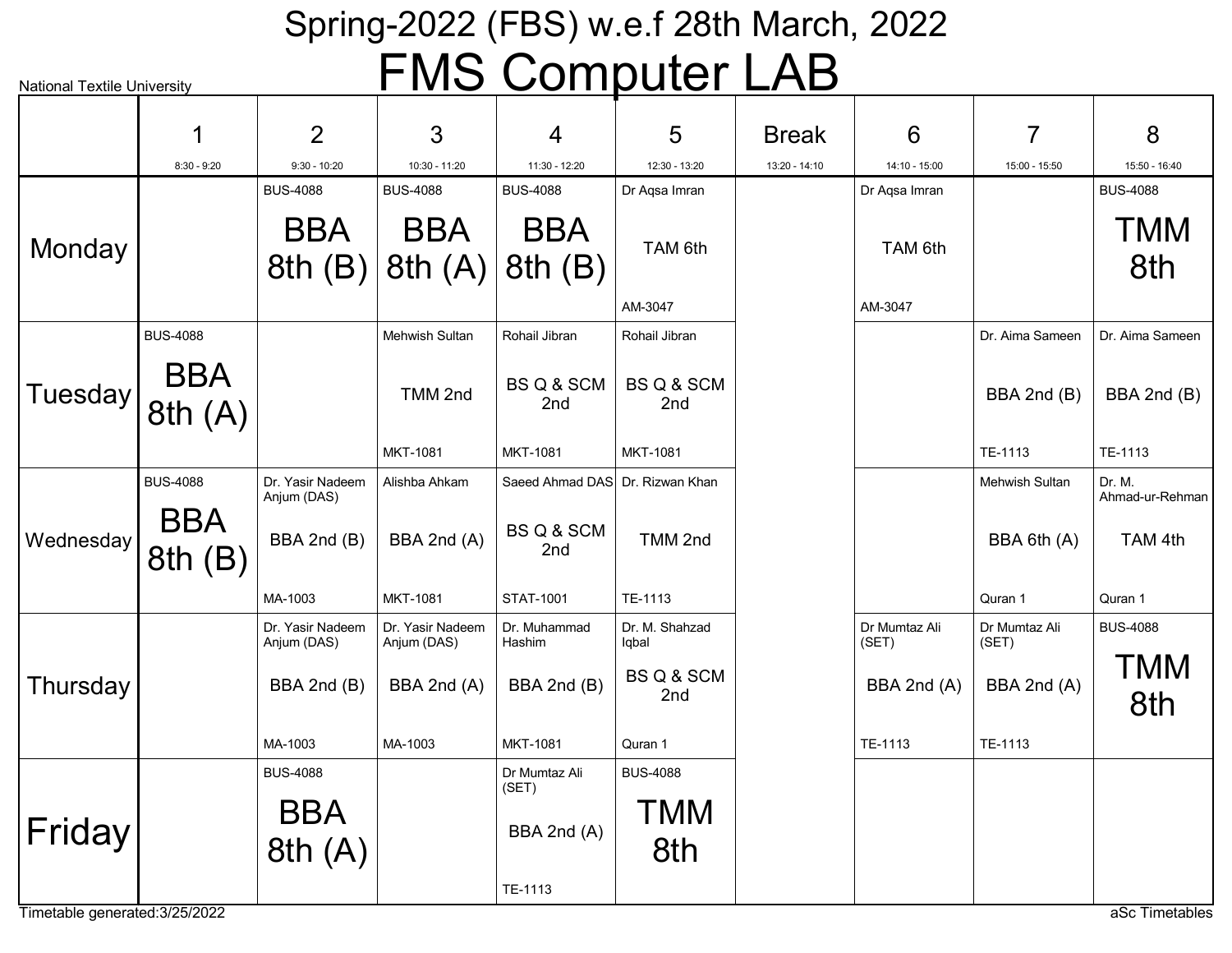| <b>National Textile University</b> |                                 |                             |                             | <b>NUUIII # 4</b>           |                           |               |                                |                               |                        |
|------------------------------------|---------------------------------|-----------------------------|-----------------------------|-----------------------------|---------------------------|---------------|--------------------------------|-------------------------------|------------------------|
|                                    |                                 |                             |                             |                             |                           |               |                                |                               |                        |
|                                    |                                 | $\overline{2}$              | 3                           | 4                           | 5                         | <b>Break</b>  | 6                              | 7                             | 8                      |
|                                    | $8:30 - 9:20$                   | $9:30 - 10:20$              | 10:30 - 11:20               | 11:30 - 12:20               | 12:30 - 13:20             | 13:20 - 14:10 | 14:10 - 15:00                  | 15:00 - 15:50                 | 15:50 - 16:40          |
|                                    | Nazish Imtiaz                   | Malik Abdul<br>Qayyum       | Mina Kharal                 | Kiran Shahzadi              | Kiran Shahzadi            |               | Nasir Ali Khan                 |                               |                        |
| Monday                             | TAM 8th                         | BBA 6th (A)                 | TAM 4th                     | TMM 4th                     | TMM 4th                   |               | TMM 6th                        |                               |                        |
|                                    | MGT-4085                        | <b>HRM-3081</b>             | FIN-2081                    | MKT-2083                    | MKT-2083                  |               | FIN-3082                       |                               |                        |
|                                    | Dr. Salman Arif<br>Cheema (DAS) | Dr. Syed Hussain<br>Gillani | Nabeel Khalid               | Dr. M.<br>Ahmad-ur-Rehman   | Dr. M.<br>Ahmad-ur-Rehman |               |                                | Dr Fayyaz Ahmed<br><b>DAS</b> | Dr Fayyaz Ahmed<br>DAS |
| Tuesday                            | TMM 2nd                         | BBA 8th (A)<br>BBA 8th (B)  | BBA 4th (A)                 | BBA 8th (A)                 | BBA 8th (A)               |               |                                | TAM 2nd                       | TAM 2nd                |
|                                    | <b>STAT-1001</b>                | <b>HRM-II-4082 HRM</b>      | <b>BUS-2084</b>             | MKT-4084                    | MKT-4084                  |               |                                | MA-1003                       | MA-1003                |
|                                    | Dr. Rizwan Khan                 | Dr. Rizwan Khan             | Dr. Syed Hussain<br>Gillani | Dr. Syed Hussain<br>Gillani | Muhammad<br>Usman         |               | Saeed Ahmad DAS Nasir Ali Khan |                               | Nasir Ali Khan         |
| Wednesday                          | BS Q & SCM<br>2nd               | BS Q & SCM<br>2nd           | BBA 8th (A)<br>BBA 8th (B)  | BBA 8th (A)/<br>BBA 8th (B) | BBA 4th (A)               |               | BBA 2nd (A)                    | BBA 6th (B)                   | BBA 6th (B)            |
|                                    | TE-1113                         | TE-1113                     | HRM-II-4082 HRM             | HRM-II-4082 HRM   ECON-2082 |                           |               | <b>STAT-1001</b>               | FIN-3082                      | FIN-3082               |
|                                    | Mina Kharal                     | Dr. Sajjad Ahmad<br>Baig    |                             | Dr. Syed Hussain<br>Gillani | Dr. Sajjad Ahmad<br>Baig  |               | Mehwish Sultan                 | Adeela Manzoor<br>(Visiting)  | Muhammad Imran         |
| Thursday                           | TMM 4th                         | TMM 4th                     |                             | BBA 6th (B)                 | TMM 4th                   |               | TAM 6th                        | TMM 4th                       | BBA 6th (A)            |
|                                    | FIN-2081                        | <b>BUS-2085</b>             |                             | <b>HRM-3081</b>             | <b>BUS-2085</b>           |               | AM-3044                        | SS-2092                       | LAW-3081               |
|                                    |                                 | Ayesha Khan<br>(Visiting)   | Ayesha Khan<br>(Visiting)   |                             |                           |               |                                |                               |                        |
| Friday                             |                                 | BBA 4th (B)                 | BBA 4th (B)                 |                             |                           |               |                                |                               |                        |
|                                    |                                 | <b>BUS-2085</b>             | <b>BUS-2085</b>             |                             |                           |               |                                |                               |                        |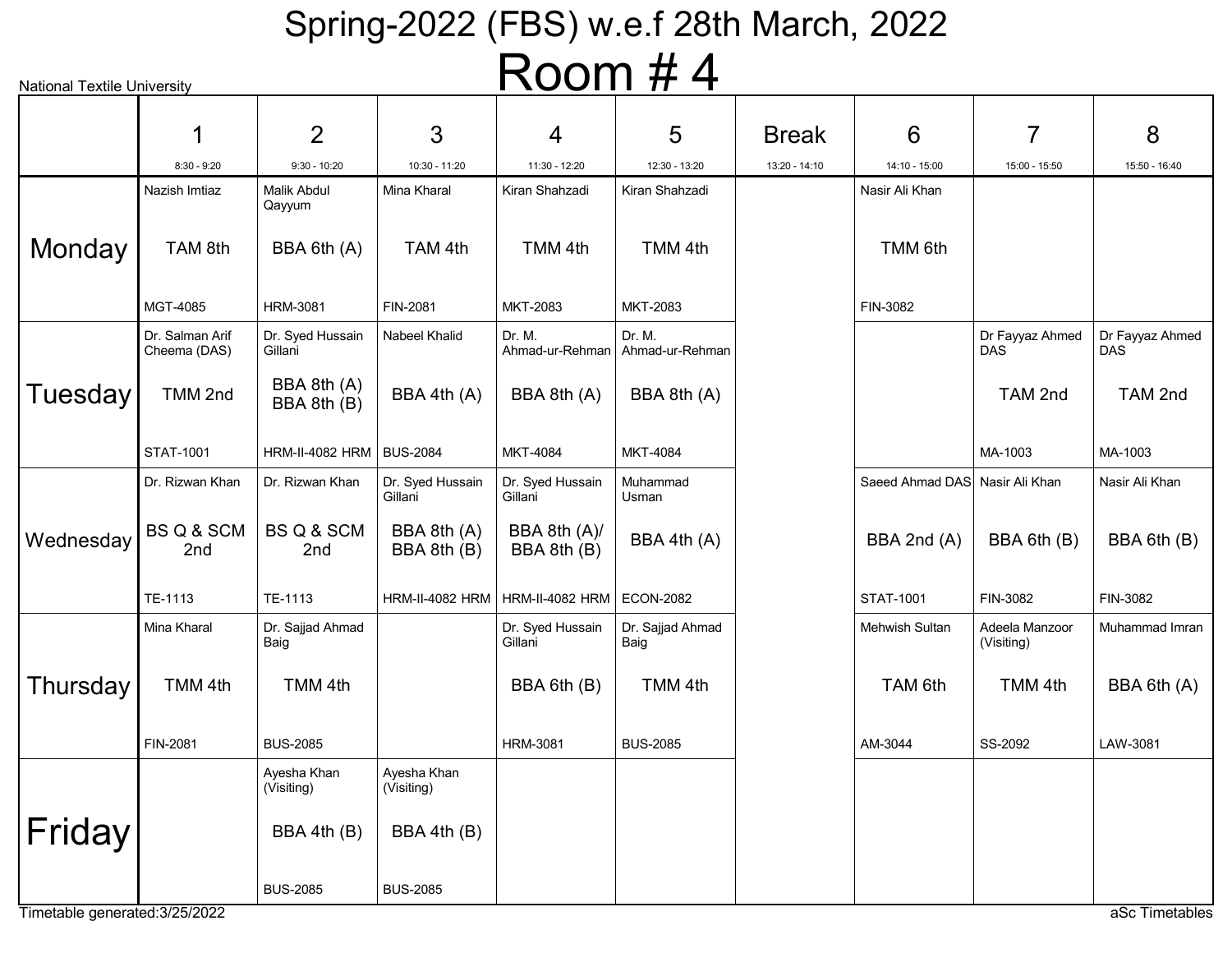| <b>National Textile University</b> |               |                 |                 | NUUIII                          | H ZJ              |               |                     |                     |                |
|------------------------------------|---------------|-----------------|-----------------|---------------------------------|-------------------|---------------|---------------------|---------------------|----------------|
|                                    | 1             | 2               | 3               | 4                               | 5                 | <b>Break</b>  | 6                   | 7                   | 8              |
|                                    | $8:30 - 9:20$ | $9:30 - 10:20$  | 10:30 - 11:20   | 11:30 - 12:20                   | 12:30 - 13:20     | 13:20 - 14:10 | 14:10 - 15:00       | 15:00 - 15:50       | 15:50 - 16:40  |
|                                    |               |                 | Nabeel Khalid   | Saeed Akhtar                    | Uzair Hussain SET |               |                     |                     |                |
| Monday                             |               |                 | TMM 4th         | TAM 6th                         | TMM 6th           |               |                     |                     |                |
|                                    |               |                 | <b>BUS-2084</b> | AM-3046                         | TE-2111           |               |                     |                     |                |
|                                    |               | Mehwish Sultan  | Dr. Aima Sameen | Dr. Yasir Nadeem<br>Anjum (DAS) | Abdullah Younas   |               | Nabeel Khalid       | Nabeel Khalid       |                |
| Tuesday                            |               | TAM 2nd         | BBA 2nd (B)     | BBA 2nd (B)                     | BBA 2nd (A)       |               | BBA 4th (B)         | BBA 4th (B)         |                |
|                                    |               | MKT-1081        | TE-1113         | MA-1003                         | HU-1092           |               | <b>BUS-2084</b>     | <b>BUS-2084</b>     |                |
|                                    | Farooq Jamal  | Saeed Akhtar    | Saeed Akhtar    | Alishba Ahkam                   | Kiran Shahzadi    |               | Muhammad Imran      | Muhammad Imran      |                |
| Wednesday                          | TMM 2nd       | TAM 6th         | TAM 6th         | BBA 8th (A)/<br>BBA 8th (B)     | BBA 4th (B)       |               | BS Q & SCM<br>2nd   | BS Q & SCM<br>2nd   |                |
|                                    | Quran 1       | AM-3046         | AM-3046         | MKT-I-4082 MKT MKT-2083         |                   |               | HU-1092             | HU-1092             |                |
|                                    |               | Abdullah Younas | Kiran Shahzadi  | Nasir Ali Khan                  | Alishba Ahkam     |               | Dr. Fatima Iftikhar | Dr. Fatima Iftikhar | Kiran Shahzadi |
| Thursday                           |               | TAM 2nd         | TMM 4th         | BBA 6th (A)                     | TMM 8th           |               | TAM 8th             | TAM 8th             | BBA 4th (A)    |
|                                    |               | HU-1092         | MKT-2083        | FIN-3082                        | <b>BUS-4087</b>   |               | AM-4042             | AM-4042             | MKT-2083       |
| Friday                             |               |                 |                 |                                 |                   |               |                     |                     |                |
|                                    |               |                 |                 |                                 |                   |               |                     |                     |                |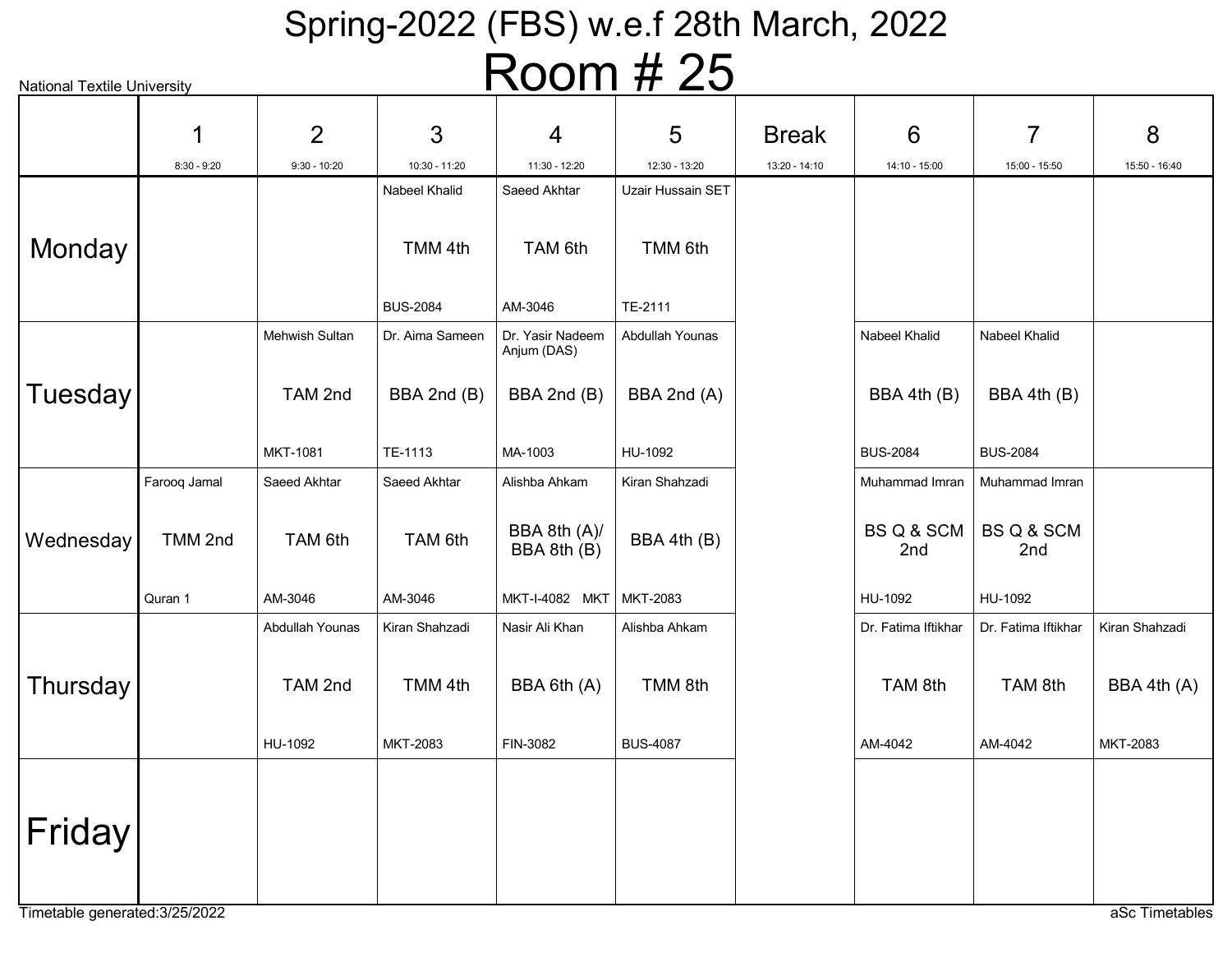## Spring-2022 (FBS) w.e.f 28th March, 2022 Communication Lab

| <b>National Textile University</b> |                   |                   |                   | UUIIIIIUIIIUalIUII Lau      |                                       |               |                           |                              |                              |
|------------------------------------|-------------------|-------------------|-------------------|-----------------------------|---------------------------------------|---------------|---------------------------|------------------------------|------------------------------|
|                                    | 1                 | $\overline{2}$    | 3                 | 4                           | 5                                     | <b>Break</b>  | 6                         | 7                            | 8                            |
|                                    | $8:30 - 9:20$     | $9:30 - 10:20$    | 10:30 - 11:20     | 11:30 - 12:20               | 12:30 - 13:20                         | 13:20 - 14:10 | 14:10 - 15:00             | 15:00 - 15:50                | 15:50 - 16:40                |
|                                    |                   | Nasir Ali Saim    | Nasir Ali Saim    | Nasir Ali Saim              | Nasir Ali Saim                        |               |                           |                              |                              |
| Monday                             |                   | BBA 2nd (B)       | BBA 2nd (B)       | TMM 2nd                     | TMM 2nd                               |               |                           |                              |                              |
|                                    |                   | <b>ENG-1094</b>   | <b>ENG-1094</b>   | <b>ENG-1094</b>             | <b>ENG-1094</b>                       |               |                           |                              |                              |
|                                    | Mina Kharal       | Nasir Ali Saim    | Nasir Ali Saim    | Kiran Shahzadi              |                                       |               | Abdullah Younas           | Adeela Manzoor<br>(Visiting) | M. Saleem Rana<br>(Visiting) |
| <b>Tuesday</b>                     | TMM 4th           | BBA 2nd (B)       | TAM 2nd           | BBA 4th (A)                 |                                       |               | TAM 2nd                   | BBA 4th (A)                  | BBA 2nd (A)                  |
|                                    | FIN-2081          | <b>ENG-1094</b>   | <b>ENG-1094</b>   | MKT-2083                    |                                       |               | HU-1092                   | SS-2092                      | <b>ENG-1094</b>              |
|                                    |                   | Mehwish Sultan    | Nasir Ali Saim    | Nasir Ali Saim              | Nasir Ali Saim                        |               | Dr. M.<br>Ahmad-ur-Rehman | Dr. M.<br>Ahmad-ur-Rehman    |                              |
| Wednesday                          |                   | TAM 2nd           | TAM 2nd           | TAM 2nd                     | BS Q & SCM<br>2nd                     |               | BBA 8th (B)               | BBA 8th (B)                  |                              |
|                                    |                   | MKT-1081          | <b>ENG-1094</b>   | <b>ENG-1094</b>             | <b>ENG-1094</b>                       |               | MKT-4084                  | MKT-4084                     |                              |
|                                    |                   | Nasir Ali Saim    | Nasir Ali Saim    |                             | Nasir Ali Saim                        |               |                           | Dr. M.<br>Ahmad-ur-Rehman    |                              |
| Thursday                           |                   | BS Q & SCM<br>2nd | BS Q & SCM<br>2nd |                             | TMM 2nd                               |               |                           | TAM 6th                      |                              |
|                                    |                   | <b>ENG-1094</b>   | <b>ENG-1094</b>   |                             | <b>ENG-1094</b>                       |               |                           | Quran 1                      |                              |
|                                    | Muhammad<br>Usman |                   |                   |                             | Dr. Beenish Qamar   Dr. Beenish Qamar |               |                           |                              | Muhammad Imran               |
| Friday                             | BBA 4th (B)       |                   |                   | BBA 8th (A)/<br>BBA 8th (B) | BBA 8th (A)/<br>BBA 8th (B)           |               |                           |                              | BBA 6th (B)                  |
|                                    | Quran 1           |                   |                   |                             | HRM-I-4081 HRM   HRM-I-4081 HRM       |               |                           |                              | LAW-3081                     |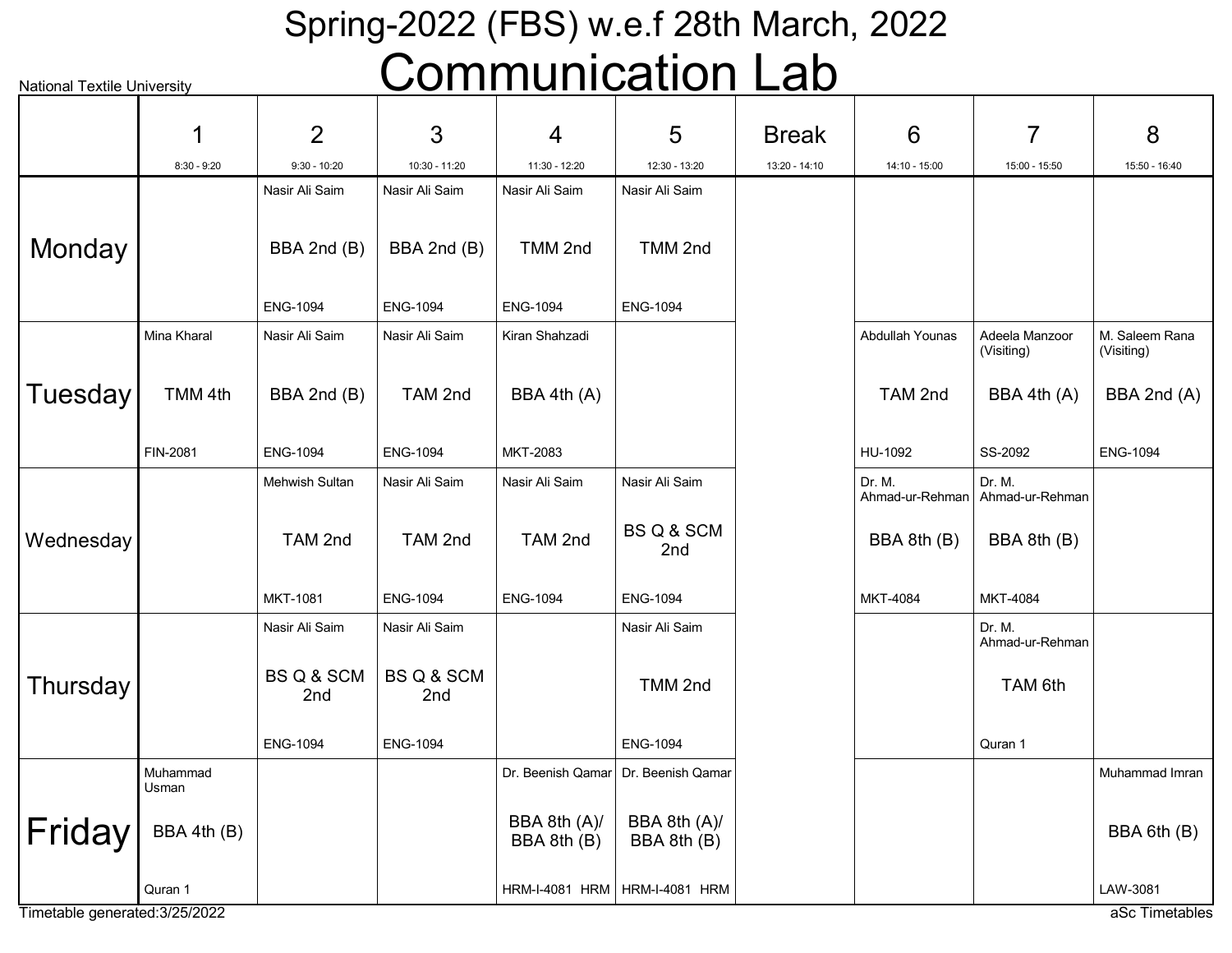#### Spring-2022 (FBS) w.e.f 28th March, 2022 Meeting Room

| <b>National Textile University</b> |                    |                                  |                                   | <u>IVICCIIIY INUUIII</u>          |                    |                               |                                  |                                   |                                 |
|------------------------------------|--------------------|----------------------------------|-----------------------------------|-----------------------------------|--------------------|-------------------------------|----------------------------------|-----------------------------------|---------------------------------|
|                                    | 1<br>$8:30 - 9:20$ | $\overline{2}$<br>$9:30 - 10:20$ | $\mathfrak{S}$<br>$10:30 - 11:20$ | $\overline{4}$<br>$11:30 - 12:20$ | 5<br>12:30 - 13:20 | <b>Break</b><br>13:20 - 14:10 | $6\phantom{1}6$<br>14:10 - 15:00 | $\overline{7}$<br>$15:00 - 15:50$ | $8\phantom{1}$<br>15:50 - 16:40 |
| Monday                             |                    |                                  |                                   |                                   |                    |                               |                                  |                                   |                                 |
| Tuesday                            |                    |                                  |                                   |                                   |                    |                               |                                  |                                   |                                 |
| Wednesday                          |                    |                                  |                                   |                                   |                    |                               |                                  |                                   |                                 |
| Thursday                           |                    |                                  |                                   |                                   |                    |                               |                                  |                                   |                                 |
| $ \mathsf{Friday} $                |                    |                                  |                                   |                                   |                    |                               |                                  |                                   |                                 |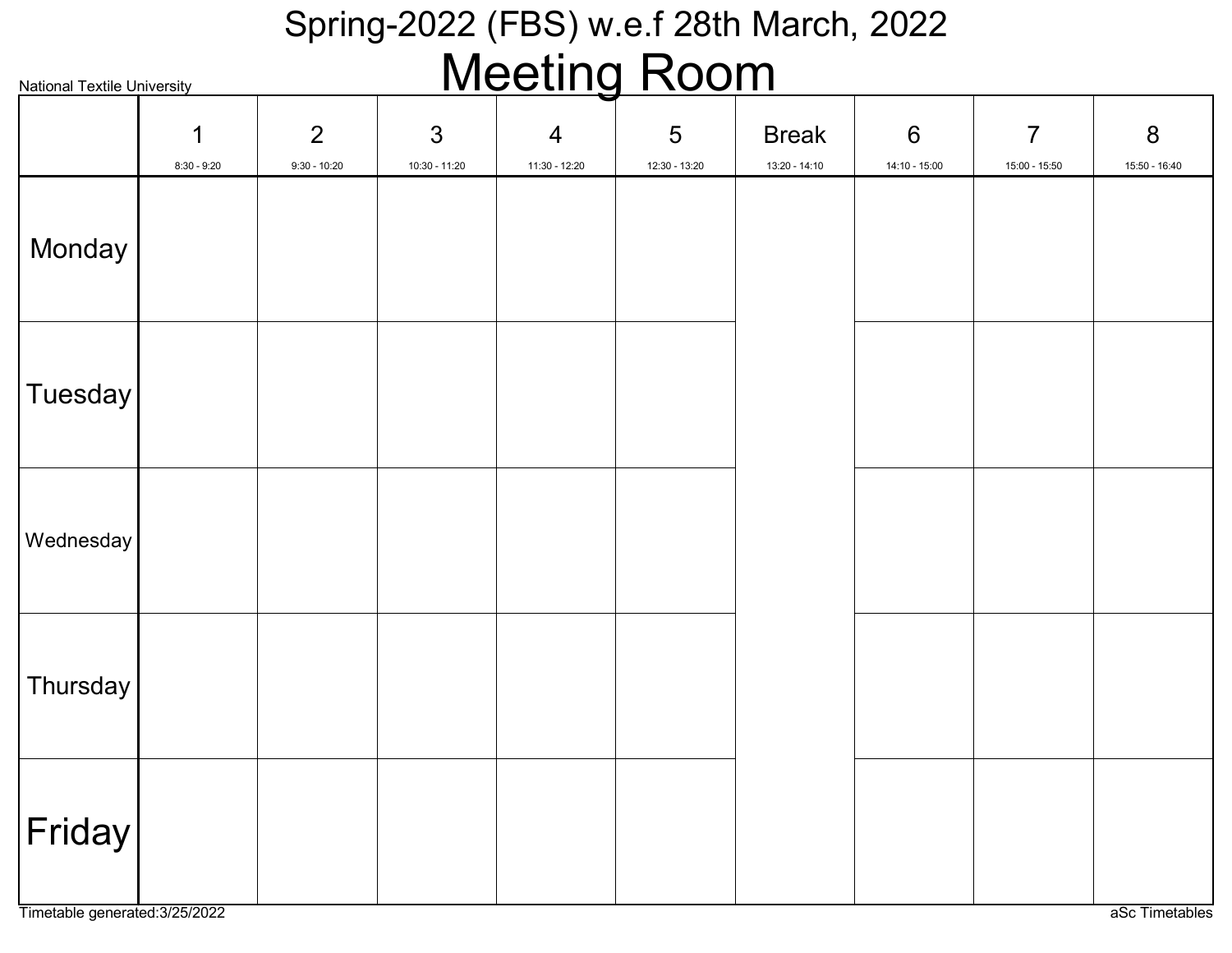#### Spring-2022 (FBS) w.e.f 28th March, 2022 Drawing Hall

| <u>Diawiily Fiall</u><br><b>National Textile University</b> |               |                |               |                |               |               |               |                |                |
|-------------------------------------------------------------|---------------|----------------|---------------|----------------|---------------|---------------|---------------|----------------|----------------|
|                                                             | 1             | $\overline{2}$ | 3             | $\overline{4}$ | 5             | <b>Break</b>  | $6\,$         | $\overline{7}$ | $8\phantom{1}$ |
|                                                             | $8:30 - 9:20$ | $9:30 - 10:20$ | 10:30 - 11:20 | 11:30 - 12:20  | 12:30 - 13:20 | 13:20 - 14:10 | 14:10 - 15:00 | 15:00 - 15:50  | 15:50 - 16:40  |
|                                                             |               |                |               |                | Rida Alvi     |               |               |                |                |
| Monday                                                      |               |                |               |                | TAM 2nd       |               |               |                |                |
|                                                             |               |                |               |                | FA-1091       |               |               |                |                |
|                                                             |               |                |               |                |               |               |               |                |                |
| Tuesday                                                     |               |                |               |                |               |               |               |                |                |
|                                                             |               |                |               |                |               |               |               |                |                |
|                                                             |               |                |               |                | Rida Alvi     |               |               |                |                |
|                                                             |               |                |               |                |               |               |               |                |                |
| Wednesday                                                   |               |                |               |                | TAM 2nd       |               |               |                |                |
|                                                             |               |                |               |                | FA-1091       |               |               |                |                |
|                                                             |               |                |               |                |               |               |               |                |                |
| Thursday                                                    |               |                |               |                |               |               |               |                |                |
|                                                             |               |                |               |                |               |               |               |                |                |
|                                                             |               |                |               |                |               |               |               |                |                |
|                                                             |               |                |               |                |               |               |               |                |                |
| $ \mathsf{Friday} $                                         |               |                |               |                |               |               |               |                |                |
|                                                             |               |                |               |                |               |               |               |                |                |
|                                                             |               |                |               |                |               |               |               |                |                |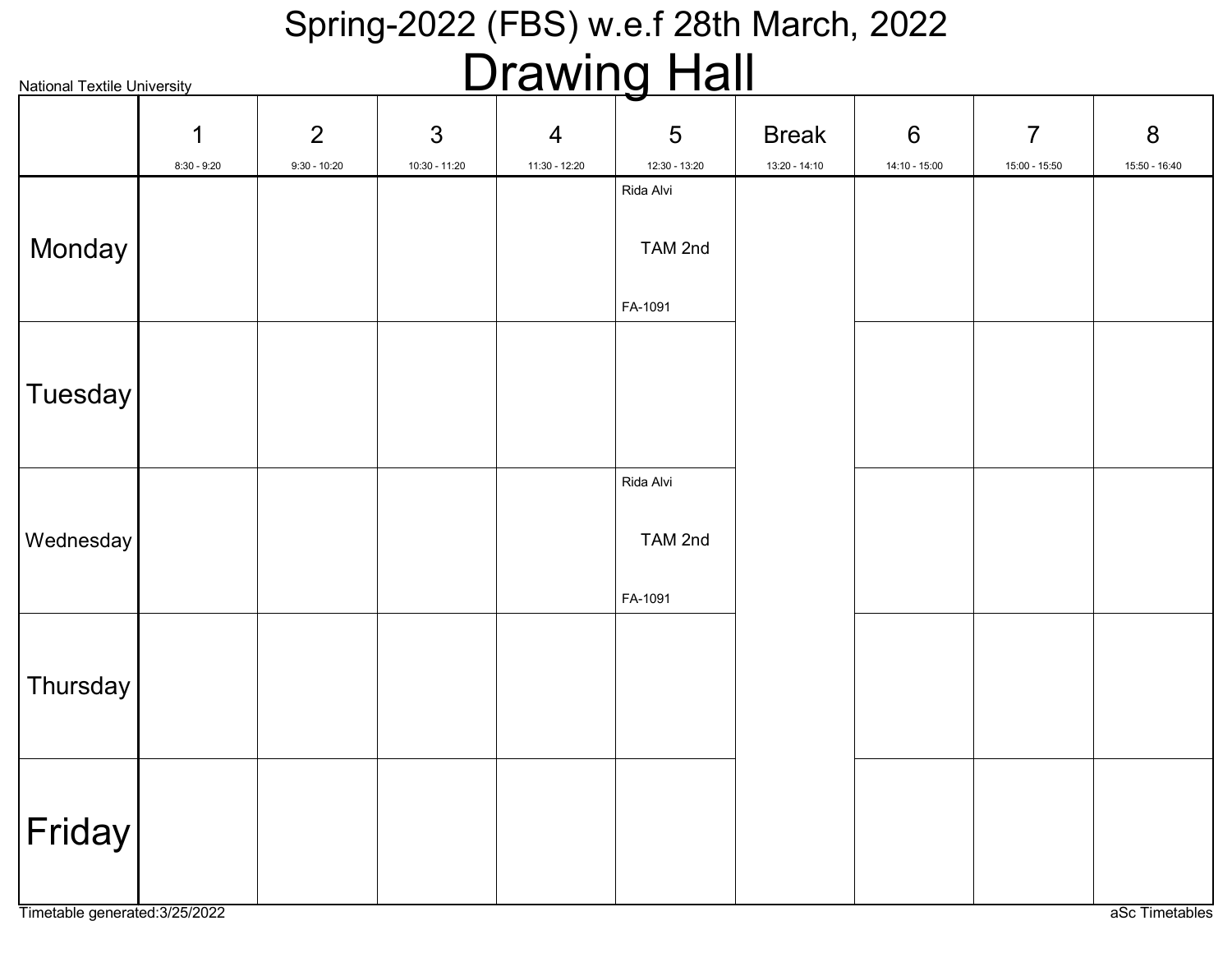#### Spring-2022 (FBS) w.e.f 28th March, 2022 Carmonte Lah

| <u>Garnents Lab</u><br><b>National Textile University</b> |                    |                     |                                   |                                 |                                 |                                 |                        |                                 |                                   |
|-----------------------------------------------------------|--------------------|---------------------|-----------------------------------|---------------------------------|---------------------------------|---------------------------------|------------------------|---------------------------------|-----------------------------------|
|                                                           | 1<br>$8:30 - 9:20$ | 2<br>$9:30 - 10:20$ | $\mathfrak{S}$<br>$10:30 - 11:20$ | $\overline{4}$<br>11:30 - 12:20 | $\overline{5}$<br>12:30 - 13:20 | <b>Break</b><br>$13:20 - 14:10$ | $6\,$<br>14:10 - 15:00 | $\overline{7}$<br>15:00 - 15:50 | $\boldsymbol{8}$<br>15:50 - 16:40 |
| Monday                                                    |                    |                     |                                   |                                 |                                 |                                 |                        |                                 |                                   |
| <b>Tuesday</b>                                            |                    |                     |                                   |                                 |                                 |                                 |                        |                                 |                                   |
| Wednesday                                                 |                    |                     |                                   |                                 |                                 |                                 |                        |                                 |                                   |
| Thursday                                                  |                    |                     |                                   |                                 |                                 |                                 |                        |                                 |                                   |
| $ \mathsf{Friday} $                                       |                    |                     |                                   |                                 |                                 |                                 |                        |                                 |                                   |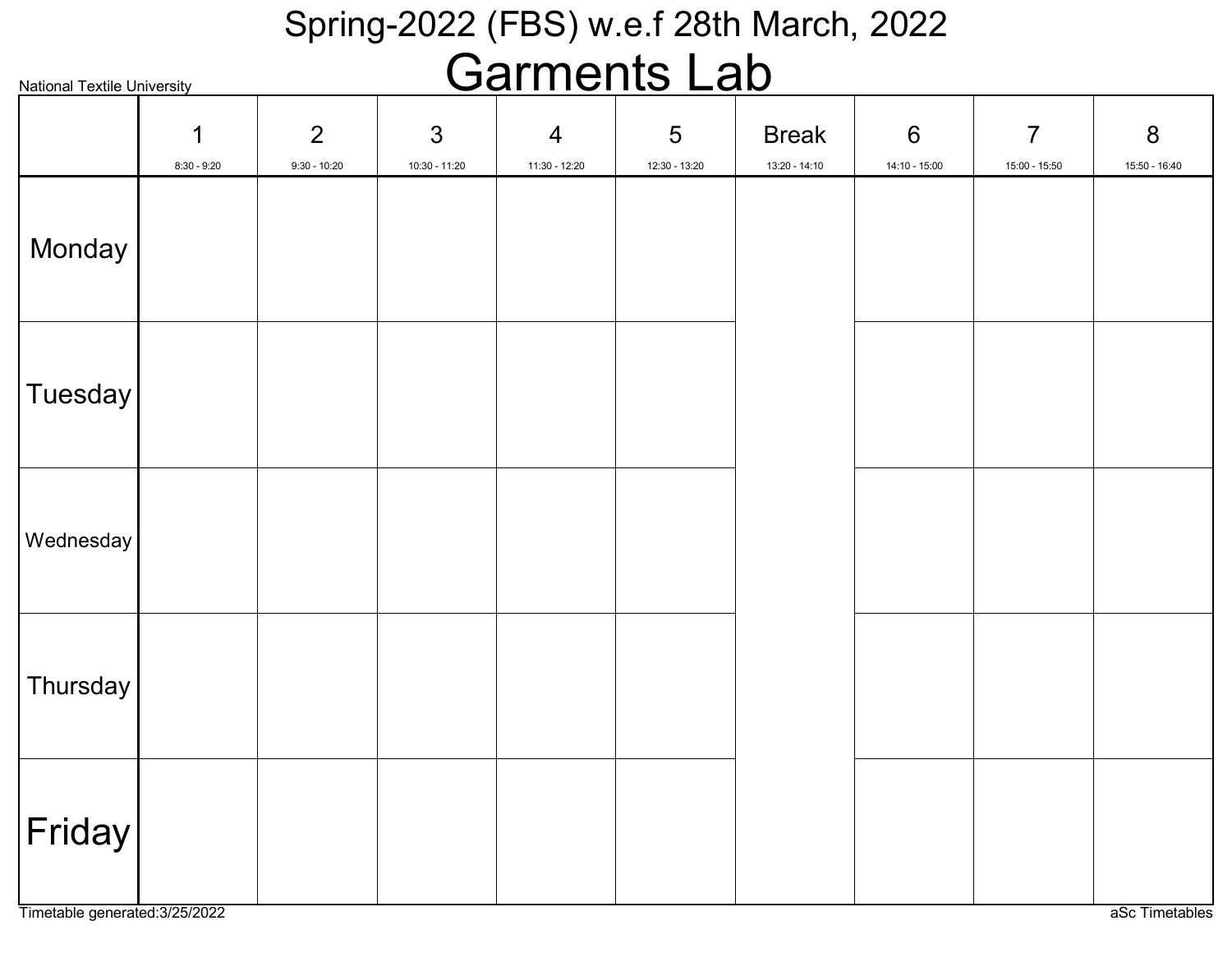#### Spring-2022 (FBS) w.e.f 28th March, 2022 Main Hall

| <b>National Textile University</b> |                    |                                  |                                   |                                 |                                  | <u>ivialli i iall</u>         |                                  |                                 |                                 |  |  |  |  |
|------------------------------------|--------------------|----------------------------------|-----------------------------------|---------------------------------|----------------------------------|-------------------------------|----------------------------------|---------------------------------|---------------------------------|--|--|--|--|
|                                    | 1<br>$8:30 - 9:20$ | $\overline{2}$<br>$9:30 - 10:20$ | $\mathfrak{S}$<br>$10:30 - 11:20$ | $\overline{4}$<br>11:30 - 12:20 | $5\phantom{.0}$<br>12:30 - 13:20 | <b>Break</b><br>13:20 - 14:10 | $6\phantom{1}6$<br>14:10 - 15:00 | $\overline{7}$<br>15:00 - 15:50 | $8\phantom{1}$<br>15:50 - 16:40 |  |  |  |  |
| Monday                             |                    |                                  |                                   |                                 |                                  |                               |                                  |                                 |                                 |  |  |  |  |
| $ T$ uesday $ $                    |                    |                                  |                                   |                                 |                                  |                               |                                  |                                 |                                 |  |  |  |  |
| Wednesday                          |                    |                                  |                                   |                                 |                                  |                               |                                  |                                 |                                 |  |  |  |  |
| Thursday                           |                    |                                  |                                   |                                 |                                  |                               |                                  |                                 |                                 |  |  |  |  |
| Friday                             |                    |                                  |                                   |                                 |                                  |                               |                                  |                                 |                                 |  |  |  |  |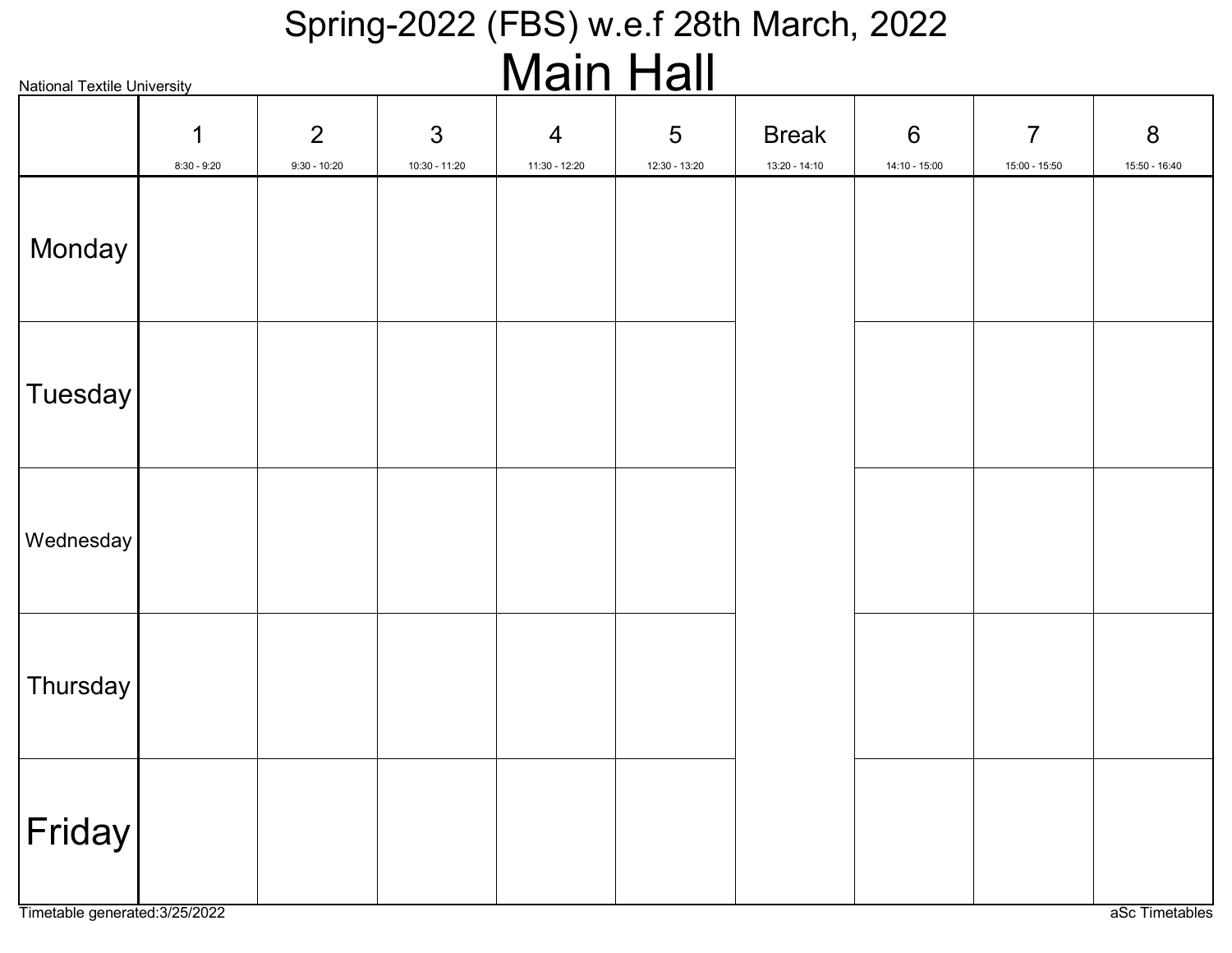#### Spring-2022 (FBS) w.e.f 28th March, 2022 Online Quran class 1

| <b>National Textile University</b><br><u>UIIIIIE QUIUII UUSS</u><br>×. |                              |                     |                                   |                                 |                    |                                 |                        |                                 |                                   |  |
|------------------------------------------------------------------------|------------------------------|---------------------|-----------------------------------|---------------------------------|--------------------|---------------------------------|------------------------|---------------------------------|-----------------------------------|--|
|                                                                        | $\mathbf 1$<br>$8:30 - 9:20$ | 2<br>$9:30 - 10:20$ | $\mathfrak{S}$<br>$10:30 - 11:20$ | $\overline{4}$<br>11:30 - 12:20 | 5<br>12:30 - 13:20 | <b>Break</b><br>$13:20 - 14:10$ | $6\,$<br>14:10 - 15:00 | $\overline{7}$<br>15:00 - 15:50 | $8\phantom{1}$<br>$15:50 - 16:40$ |  |
| Monday                                                                 |                              |                     |                                   |                                 |                    |                                 |                        |                                 |                                   |  |
| Tuesday                                                                |                              |                     |                                   |                                 |                    |                                 |                        |                                 |                                   |  |
| Wednesday                                                              |                              |                     |                                   |                                 |                    |                                 |                        |                                 |                                   |  |
| Thursday                                                               |                              |                     |                                   |                                 |                    |                                 |                        |                                 |                                   |  |
| $ \mathsf{Friday} $                                                    |                              |                     |                                   |                                 |                    |                                 |                        |                                 |                                   |  |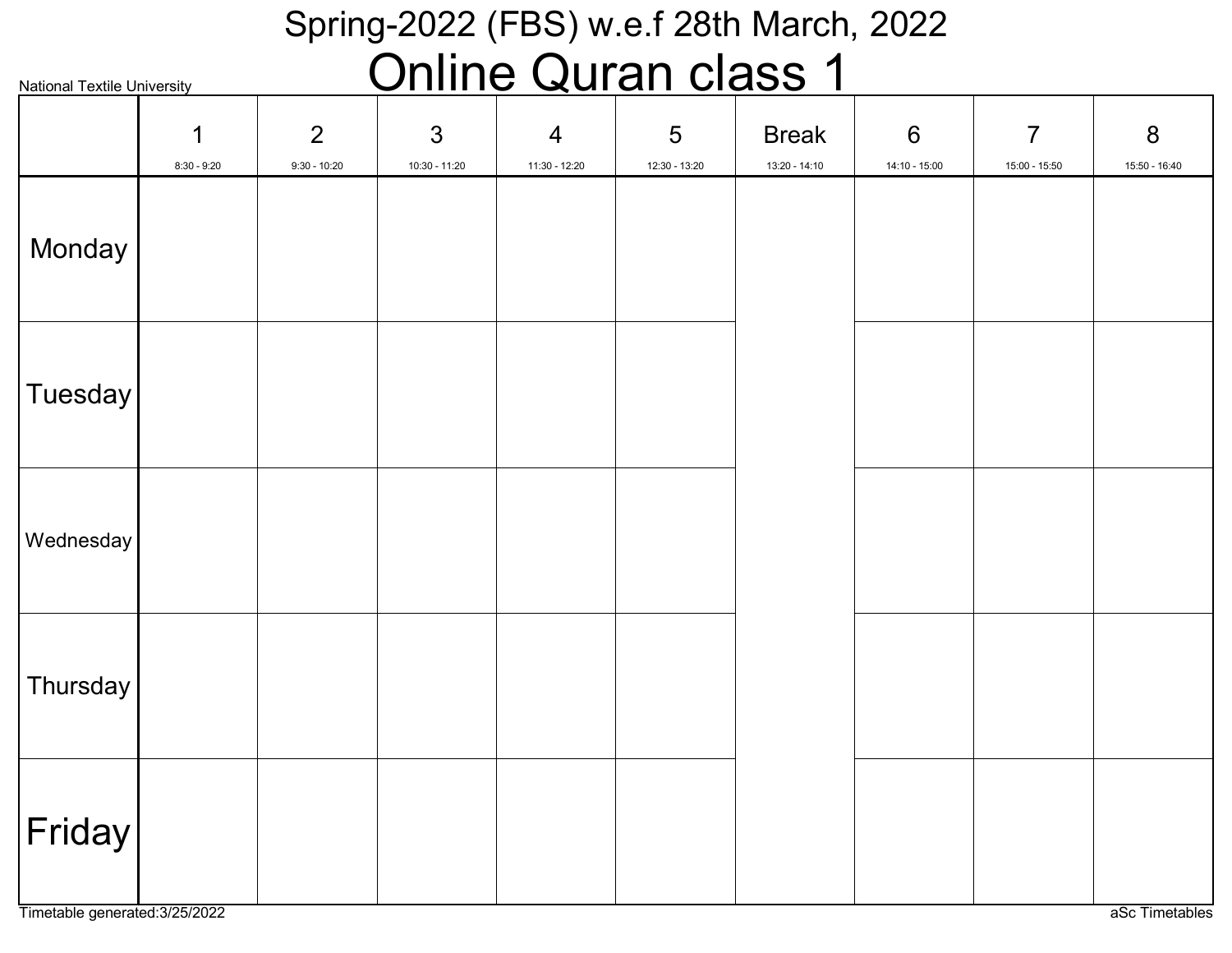#### Spring-2022 (FBS) w.e.f 28th March, 2022 Yarn Manufacturing Lab

|           | <u>ı allı ivialiulavluliliy Lav</u><br><b>National Textile University</b> |                     |                                   |                                 |                    |                                 |                        |                                   |                    |  |
|-----------|---------------------------------------------------------------------------|---------------------|-----------------------------------|---------------------------------|--------------------|---------------------------------|------------------------|-----------------------------------|--------------------|--|
|           | $\mathbf 1$<br>$8:30 - 9:20$                                              | 2<br>$9:30 - 10:20$ | $\mathfrak{S}$<br>$10:30 - 11:20$ | $\overline{4}$<br>11:30 - 12:20 | 5<br>12:30 - 13:20 | <b>Break</b><br>$13:20 - 14:10$ | $6\,$<br>14:10 - 15:00 | $\overline{7}$<br>$15:00 - 15:50$ | 8<br>15:50 - 16:40 |  |
| Monday    |                                                                           |                     |                                   |                                 |                    |                                 |                        |                                   |                    |  |
| Tuesday   |                                                                           |                     |                                   |                                 |                    |                                 |                        |                                   |                    |  |
| Wednesday |                                                                           |                     |                                   |                                 |                    |                                 |                        |                                   |                    |  |
| Thursday  |                                                                           |                     |                                   |                                 |                    |                                 |                        |                                   |                    |  |
| Friday    |                                                                           | YM Lab              | <b>TMM 6th</b>                    | Uzair Hussain SET               |                    |                                 |                        |                                   |                    |  |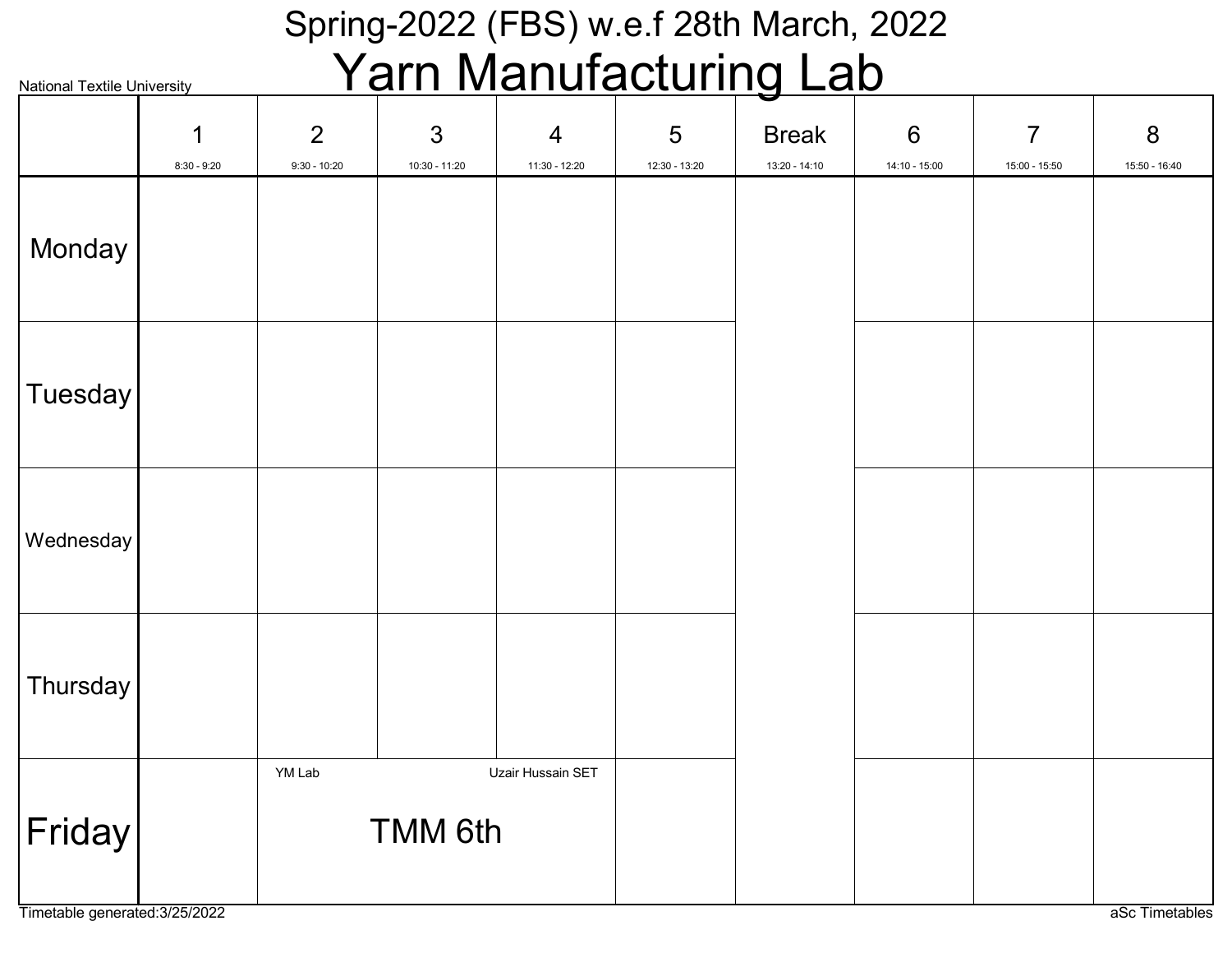#### Spring-2022 (FBS) w.e.f 28th March, 2022 Fabric Manufacturing Lab

|           | <u>aullu Mahulauluniy Lau</u><br>Ш<br><b>National Textile University</b> |                                  |                                   |                                 |                    |                               |                                 |                                 |                    |
|-----------|--------------------------------------------------------------------------|----------------------------------|-----------------------------------|---------------------------------|--------------------|-------------------------------|---------------------------------|---------------------------------|--------------------|
|           | 1<br>$8:30 - 9:20$                                                       | $\overline{2}$<br>$9:30 - 10:20$ | $\mathfrak{S}$<br>$10:30 - 11:20$ | $\overline{4}$<br>11:30 - 12:20 | 5<br>12:30 - 13:20 | <b>Break</b><br>13:20 - 14:10 | $6\phantom{1}$<br>14:10 - 15:00 | $\overline{7}$<br>15:00 - 15:50 | 8<br>15:50 - 16:40 |
| Monday    |                                                                          |                                  |                                   |                                 |                    |                               |                                 |                                 |                    |
| Tuesday   |                                                                          |                                  |                                   |                                 |                    |                               |                                 |                                 |                    |
| Wednesday |                                                                          |                                  | FM LAB                            | <b>TMM 6th</b>                  | Dr. Aima Sameen    |                               |                                 |                                 |                    |
| Thursday  |                                                                          |                                  |                                   |                                 |                    |                               |                                 |                                 |                    |
| Friday    |                                                                          |                                  |                                   |                                 |                    |                               |                                 |                                 |                    |